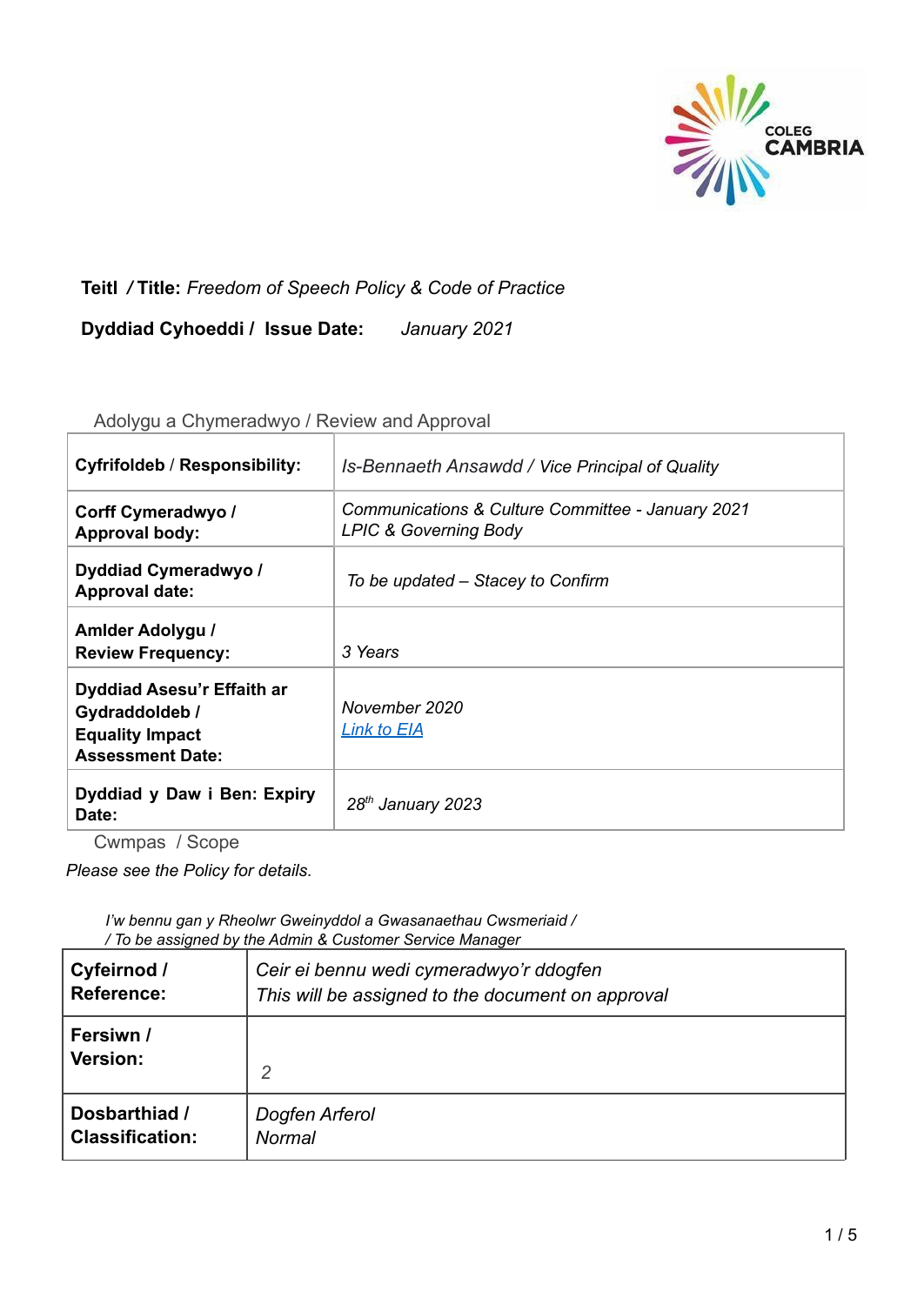## **Contents**

- Policy Statement on Freedom of Speech (P2)
- Code of Practice on Freedom of Speech (P3)
- European Convention on Human Rights (P4)
- Meetings and events on College premises (P3)
	- a. Meetings and events to which this Code applies
	- b. Organisation of such meetings or events
- College premises made available for use by outside organisations (P4)
- Appendix (P5)

## **Policy Statement on Freedom of Speech**

- 1. Students, governors and employees of the College must conduct themselves so as to ensure that freedom of speech within the law is secured for students, governors and employees of the College and for visiting speakers.
- 2. The freedom protected by this Code of Practice is confined to the exercise of freedom of speech within the law. The College believes that a culture of free, open and robust discussion can be achieved only if all concerned avoid needlessly offensive or provocative action and language. The College expects speakers and those taking part in meetings to respect its values, to be sensitive to the diversity of its community and to show respect to all sections of that community.
- 3. An event which is likely to give rise to an environment in which people will experience, or could reasonably fear, harassment, intimidation, verbal abuse or violence, particularly because of their ethnicity, race, religion or belief, sexual orientation, gender, disability, age, marriage/civil partnership or gender reassignments, is also likely to be unlawful under the Equality Act 2010.
- 4. The Counter Terrorism and Security Act 2015 expects all FEIs to show 'due regard to the need to prevent people from being drawn into terrorism'. This is set out in Section 26 and the accompanying Prevent duty guidance under section 29 of the Act. This act expects that all education providers have clear protocols for visiting speakers and that they are suitable and appropriately supervised. The Prevent duty is not intended to limit discussion of these issues. The College is however mindful of their existing duties to forbid political indoctrination and secure a balanced presentation of political issues.
- 5. This policy statement also is a reflection of the College's Whistleblowing Policy which is intended to encourage and enable staff to raise serious concerns within the College and employees are assured that such concerns, which are raised lawfully, in good faith, without malice and in the public interest, will be investigated.
- 6. This policy conforms to the College's values which include being 'respectful and transparent'.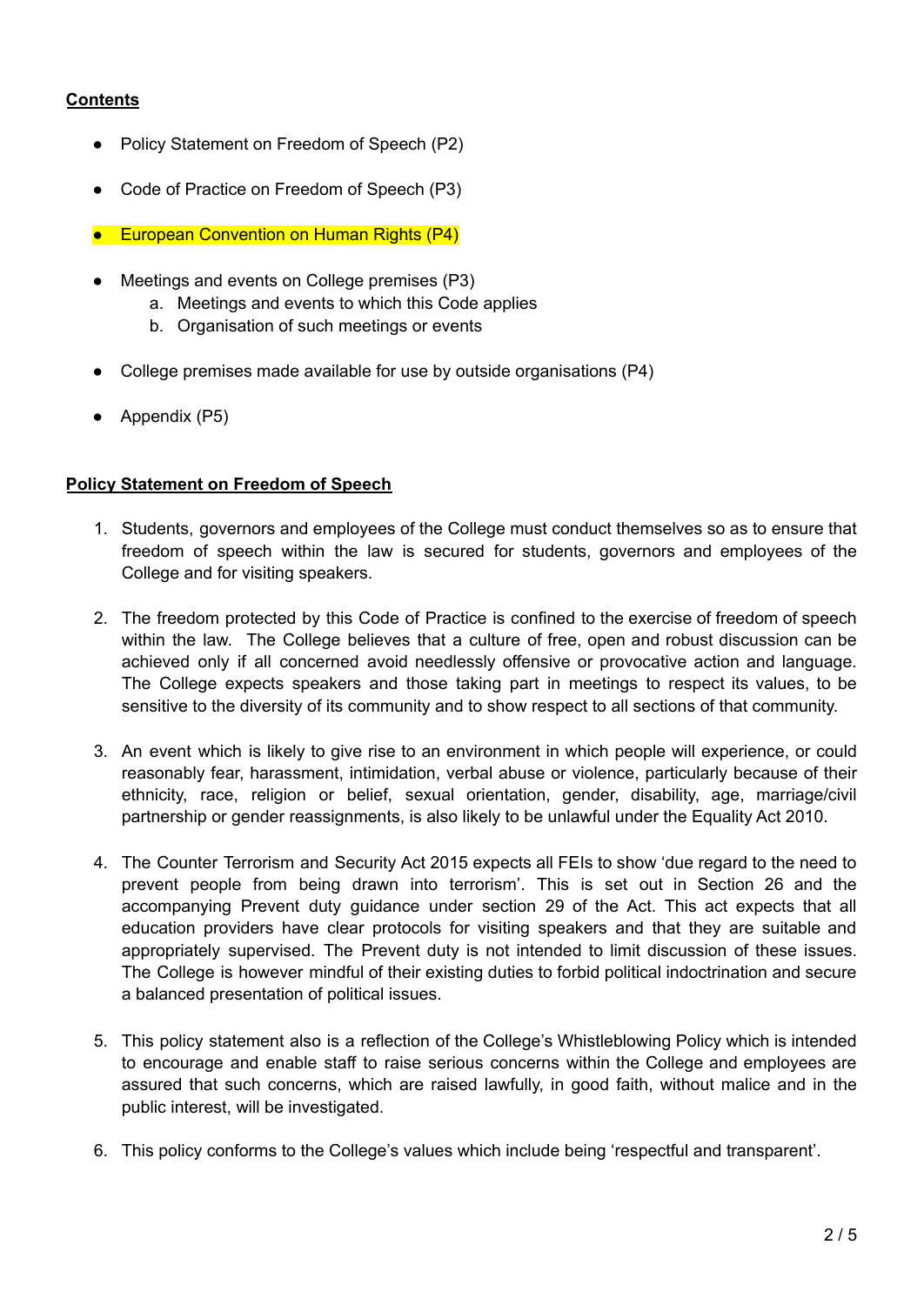## **Code of Practice - Freedom of Speech**

## **Code of Practice issued under section 43 of the Education (No 2) Act 1986:**

- 7. Section 43 of the Education (No 2) Act 1986 requires the College to issue and keep up to date a code of practice referring to freedom of speech in universities, polytechnics and colleges. This code of practice(outlined here) will be followed by all students and employees of the College for the organisation of meetings and events which are held on all College premises (indoor and outdoor) and for the conduct required of students and employees of the College in connection with meetings and events.
- 8. An intentional or reckless breach of this Code of Practice is an offence and may be the subject of disciplinary action (following the relevant procedures for students or employees) and where any acts of individuals involve alleged breaches of criminal law, the College will assist the prosecuting authorities in implementing the due process of law. Any internal disciplinary proceedings may be deferred or suspended pending the outcome of criminal proceedings.

#### **Meetings and events on College premises**

#### **(a) Meetings and events to which this Code applies**

- 9. In this part of the Code reference to a meeting or an event refers to meetings or other events where the nature of the meeting or event, the identity of the speaker or speakers or some other factor gives rise to reasonable concern on the part of the organisers, the College management or other individuals that the proposed meeting or event may be disrupted or may result in violence, disorder, harassment or any other unlawful activity.
- 10. The College is responsible for approving suitable arrangements for such meetings and events and may make such directions, or issue such guidance, as is necessary to ensure that the nature and conduct of the meeting is lawful and in accordance with the provisions of this Code.

#### **(b) Organisation of such meetings or events**

- 11. Authority is required for meetings and public gatherings to be held on College premises, whether indoors or out of doors. The permission to the relevant Director of Curriculum or other relevant senior manager is required, together with details of the date, time and place of the intended activity. All visiting external speakers must be approved prior to the event in accordance with the visiting speakers process and risk assessment.
- 12. The organisers of meetings and events must comply with any conditions set by the College concerning the organisation of the activity and arrangements to be made to ensure safety of all involved.
- 13. Anyone who has concerns about a prospective meeting or event should bring their concerns promptly to the attention of their Senior Manager and the Senior Manager shall take such reasonable steps as are warranted under paragraph 2 of (a) Meetings and Events to Which This Code Applies (above).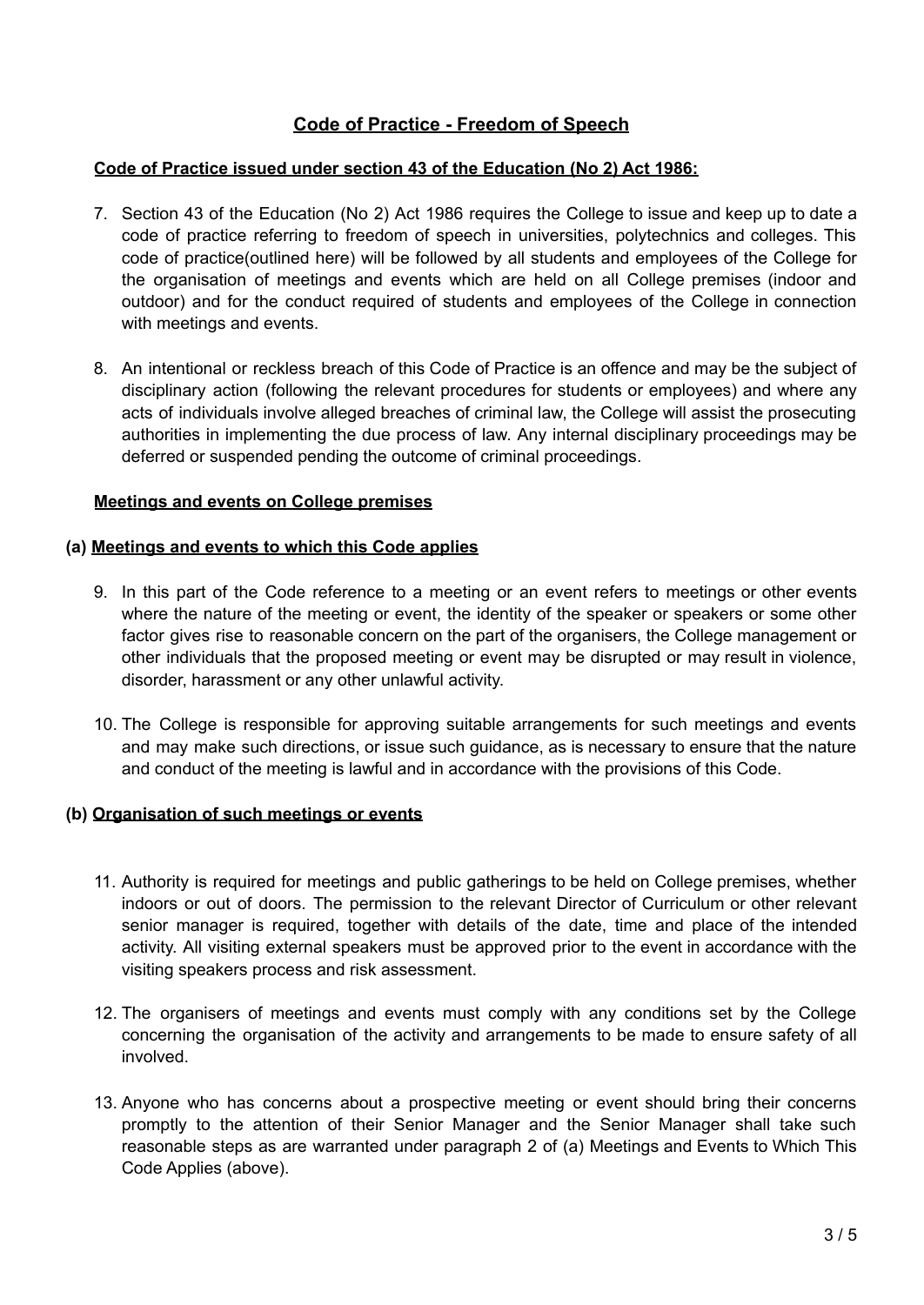- 14. The organisers of meetings and events should comply with any conditions and bear any ensuing costs set by the College concerned with the arrangements for the conduct of the meeting. Such conditions may include a requirement that tickets should be issued, that an adequate number of stewards should be provided, that the police should be consulted about the arrangements, and that the time and place of the meeting should be changed.
- 15. The College will not seek to curtail or cancel a meeting or event which has followed all requirements set out in this Code unless in their considered opinion the meeting or event infringes on the legitimate rights and freedoms of others or poses a significant risk to health and safety or there is some other substantial and lawful ground for the curtailment or cancellation.
- 16. All decisions will be reached by the College following careful consideration of the evidence available to them and will be limited to those actions that are reasonable, proportionate and necessary to prevent crime or disorder, or otherwise protect the legitimate rights and freedoms of others.
- 17. If an organiser is unhappy with the outcome of a decision of the College they may write to the Chief Executive Officer setting out clear reasons for unhappiness with the decision and requesting a reconsideration of the decision.

## **(c) College premises made available for use by outside organisations**

18. In any case where the College is proposing to grant permission to an outside organisation or group to hold meetings or events on College premises, the outside organisation or group shall be required to act in accordance with this Code of Practice.

#### **European Convention on Human Rights**

19. All universities and colleges must also comply with the right to freedom of expression (Article 10) and the right to freedom of assembly and association (Article 11) of the European Convention on Human Rights (ECHR) The ECHR is incorporated into UK Law by the Human Rights Act 1998